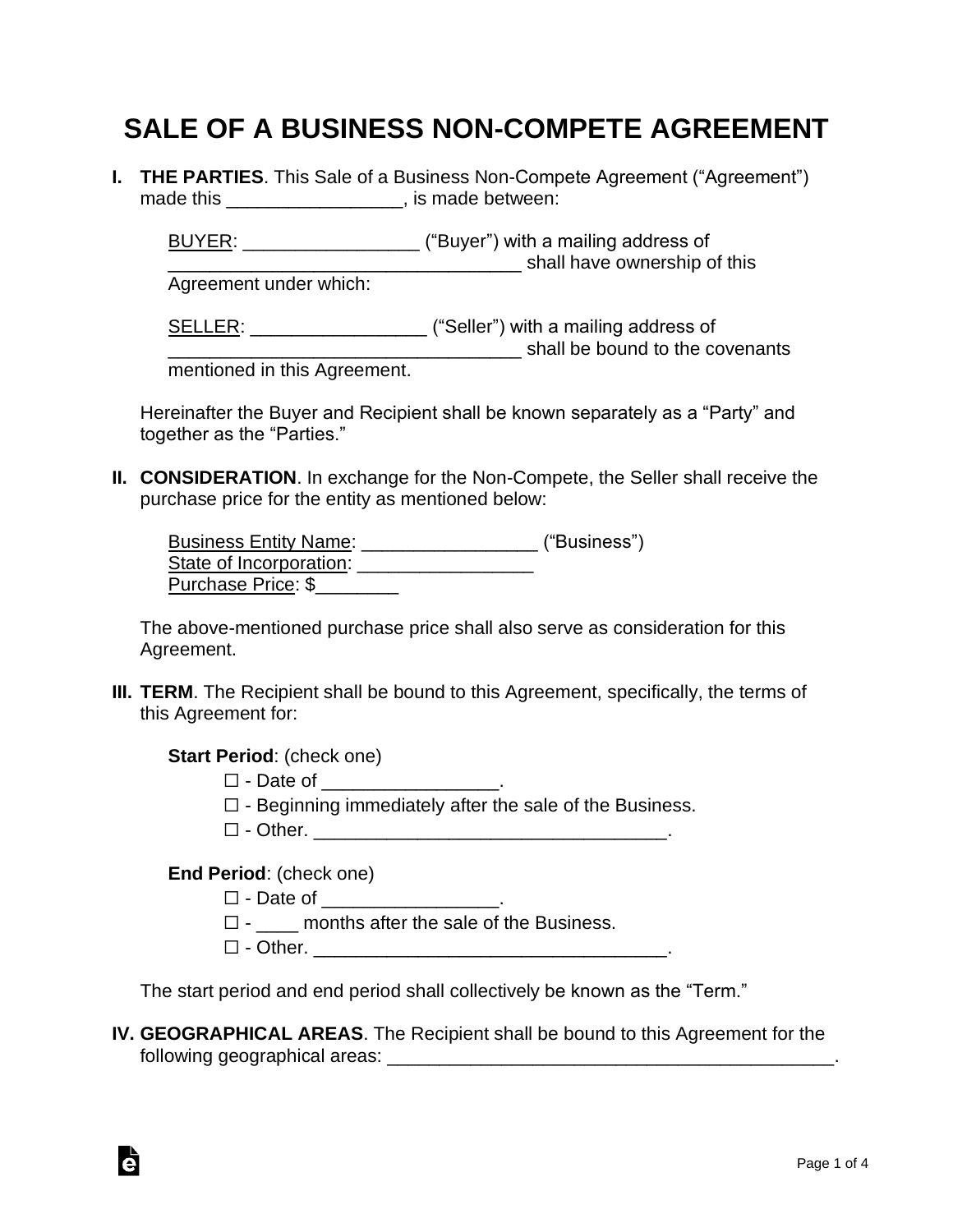- **V. NON-COMPETE**. The Buyer shall possess, in accordance with the terms of this Agreement, the following protections from the Seller engaging in the following activities:
- **VI. NON-SOLICITATION**. The Buyer shall have the following protections from the Seller in accordance with this Agreement: (check all that apply)

☐ - **Employees**. The Seller shall be prohibited from engaging with any former or current employees, contractors, affiliates, and similar parties of the Buyer under which a business relationship has been created.

☐ - **Customers**. The Seller shall be prohibited from engaging with any former or current customers, clients, and similar parties of the Buyer under which a business relationship has been created.

**VII. PURCHASE OF RELEASE**. The Parties agree that the Seller: (check one)

☐ - **Can Purchase a Release**. The Seller has the option, during the Term or any period thereafter, to purchase and waive all liability under this Agreement for the sum of \$\_\_\_\_\_\_\_\_\_ as payment to the Buyer.

☐ - **Cannot Purchase a Release**. The Seller has no option, during the Term or any period thereafter, to purchase the rights of this Agreement from the Buyer for the purposes of waiving any liability or releasing themselves under this Agreement.

- **VIII. CONFIDENTIAL INFORMATION**. The Buyer and Seller agree that the Seller shall be prohibited from releasing Confidential Information. The Seller shall be prohibited from expressing or sharing any and all technical and non-technical information provided by the Buyer, including but not limited to: data or other proprietary information relating to products, inventions, plans, methods, processes, know-how, developmental or experimental work, computer programs, databases, authorship, customer lists (including names, buying habits or practices of any clients), names of vendors or suppliers, marketing methods, reports, analyses, business plans, financial information, statistical information, or any other subject matter pertaining to any business of the Buyer or any of its respective clients, consultants, or licensees that is disclosed to the Seller under the terms of this Agreement.
	- a.) Limitations. Confidential Information shall not include information which:
		- i. Has become generally known to the public through no wrongful act by the Seller;
		- ii. Has been rightfully received by Seller from a third party without restriction on disclosure and without breach of an obligation of confidentiality running either directly or indirectly to the Seller;
		- iii. Has been approved for release to the general public by written authorization of the Buyer;

Ġ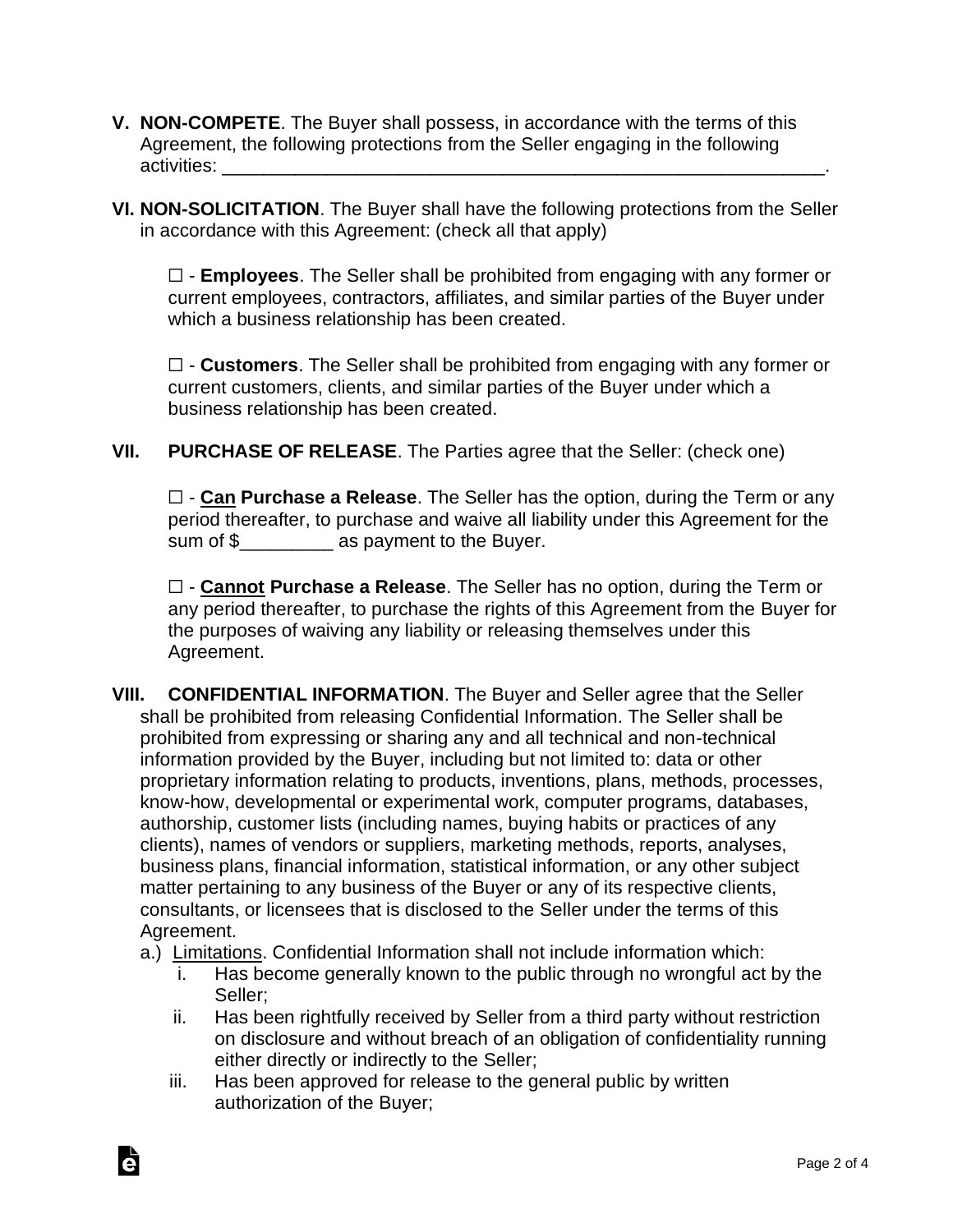- iv. Has been disclosed pursuant to the requirement of a governmental agency or a court of law without similar restrictions or other protections against public disclosure; or,
- v. Has been independently developed by the Seller without use, directly or indirectly, of the Buyer's Confidential Information.
- b.) Employees and Contractors. The Seller agrees to disclose Confidential Information to any agents, affiliates, directors, officers, or any other employees, collectively known as the "Employees," solely on a need-to-know basis and represents that such Employees have signed appropriate non-disclosure agreements or have taken appropriate measures imposing on such Employees a duty to third parties:
	- i. To hold any third-party proprietary information received by such Employees in the strictest confidence;
	- ii. Not to disclose such third-party Confidential Information to any other third party; and
	- iii. Not to use such Confidential Information for the benefit of anyone other than to whom it belongs without the prior express written authorization of the Buyer.
- c.) Best Practices. The Seller acknowledges they may or may not have access to the Buyer's Confidential Information and agrees that it shall not directly or indirectly divulge, disclose, or communicate any of the Confidential Information to any third party, except as may be required during any formal business association or dealings on behalf of the Buyer for any event, with the prior written approval of the Buyer. The Seller acknowledges that no license of the Confidential Information, by implication or otherwise, is granted to the Seller by reason of this Agreement. Additionally, the Seller acknowledges that it may only use the Confidential Information in connection with its business dealings with the Buyer and for no other purpose without the prior written consent of the Buyer.
- d.) Records. The Seller further agrees that all Confidential Information, including, without limitation, any documents, files, reports, notebooks, samples, lists, correspondences, software, or other written or graphic records provided by the Buyer or produced using the Buyer's Confidential Information, will be held strictly confidential and returned upon request to the Buyer.
- e.) Return of Materials. Upon termination or expiration of this Agreement, or upon written request of the Buyer, the Seller shall promptly return to the Buyer all physical and digital materials representing the Buyer's Confidential Information and all copies thereof. The Buyer shall notify the Seller immediately upon discovery of any loss or unauthorized disclosure of the Confidential Information.
- **IX. GOVERNING LAW**. This Agreement shall be governed by and construed in accordance with the laws of the State of **Example 20** without reference to its conflicts of laws principles. Any disputes arising from or related to the subject matter of this Agreement shall be heard in a court of appropriate jurisdiction of the Buyer's principal office, and the Parties hereby consent to the jurisdiction and venue of these courts.

Ġ